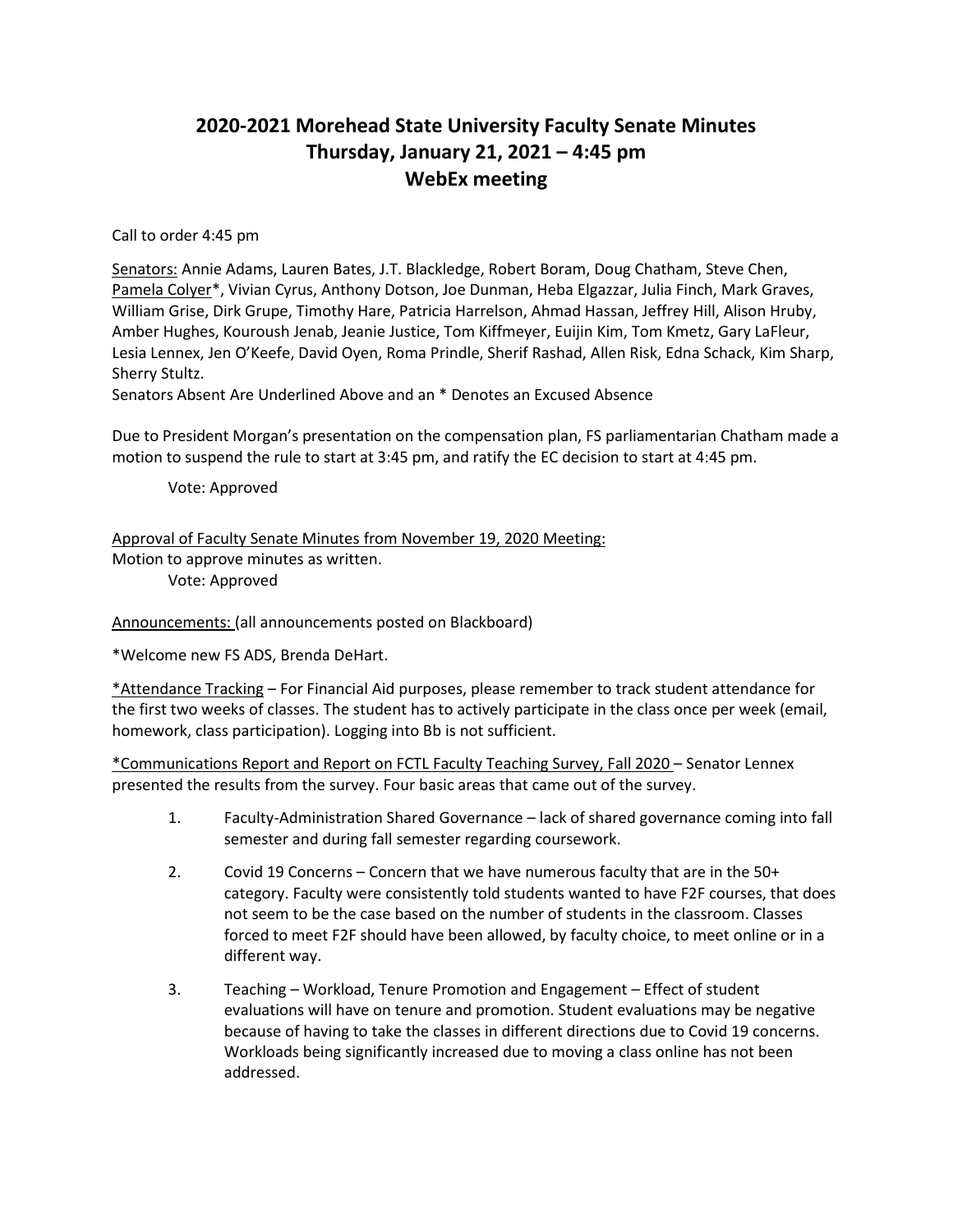4. Technology-Related Teaching Concerns or Equipment Issues – There has been amazing support from our distance learning staff. There has not been an overall collective effort within the university to make sure all concerns with technology are met in a consistent way. Appreciation for the hard work to make sure there was a healthy environment for students and learning.

Senator Lennex presented a spreadsheet related to Covid 19 positivity numbers. Number of positive cases is currently trending upward. There is a special need for this to be addressed due to number of faculty and staff that could be in a high risk category. Senator Lennex recommended faculty request with their chair changing the delivery mode of F2F to different delivery methods if the faculty feels that is the best course of action.

University of Kentucky is currently offering an online registration if anyone would want to take advantage of this for Covid 19 vaccination.

The Governor will address a roll-out of vaccinations with Kroger stores across the state on Jan 28. More information will be given at that time.

\*Covid 19 Testing – Next testing date will be Wednesday, January 28, 8 am to 12 pm, Laughlin Health Building.

\*Faculty Compensation Plan – Faculty will receive an increase to their base salary based on their years of service at MSU.

President Morgan will address the inversion and compression issues.

An email will be sent to all faculty between January 19 and February 1, with individual calculations. Make sure this is correct and return to HR by Friday, February 19.

\*QEP and Eagle Outreach Plan – Will be done as a stipend.

President's Report - No Report

Provost Report - No Report

## FS Committee Reports

Executive Council – The EC met on Friday, January 15.

Research and Sponsored Programs – Faculty feel that RSP is under supported and under staffed and they are not getting the support they need. EC presented the resolution on Research and Sponsored Programs for first reading. Any comments need to be sent to President Grupe by January 28. Second reading will be presented at the next meeting and the resolution will be sent to the Provost.

Compensation Plan – EC met with the President and Provost on January 15, to discuss concerns over why FS was not included in discussions on the current compensation plan.

\$100 increase to base pay for Eagle Outreach and QEP. - There is currently no university policy that gives the president the discretionary money to distribute for specific items. The only thing regulated in UAR 137 is merit pay and raises for promotion or tenure. There is no discretionary funds for the university to do this. This has since been removed from the compensation plan.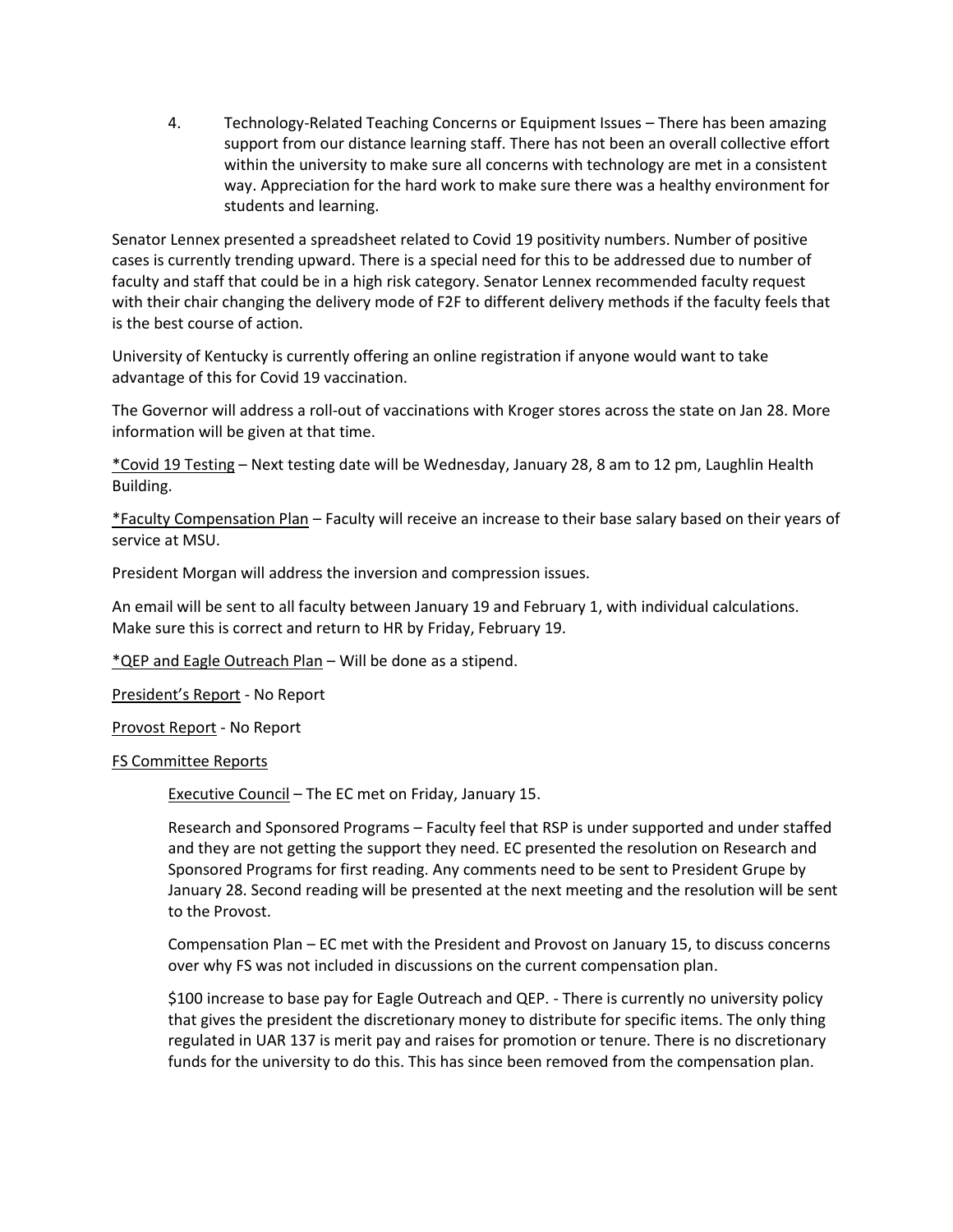## Governance Committee:

Senator Harrelson has a conflict with the Employee Benefits committee meeting time.

Motion: To accept Pamela Colyer as proxy for Senator Harrelson at the EBC meeting.

Vote: approved

Senator Finch presented the FYS Committee Description for first reading.

Current Changes:

Memberships – The Associate Provost for UG Education and Student Success be changed from staff to administration.

Membership Rules –

Lines 69-70 - The FYS staff instructor would be approved by majority vote in Staff Congress.

Lines 90-93 - The list of candidates approved by the GEC can be modified by the Governance Committee as it deems appropriate. The Governance Committee will submit its list of recommended candidates to the FS for final approval.

GC will also look at the Employee Benefits Committee description. The description has not been revised since 2004.

Will be preparing the faculty interest survey to populate committees in early spring.

Academic Issues – no report

Evaluations – no report

Faculty Welfare and Concerns – Presented the first reading of a resolution to allow tenure-track faculty a choice of delaying tenure by 1 year. This is due to COVID 19 and the impact it has had on faculty's ability to get where they need to be for tenure. Comments need to be sent to the FWC by Tuesday, January 26. The resolution will be brought forth at the FS meeting on February 4.

Faculty Regents Report – The BOR met December 3. Discussion of debt reduction, cash on hand. University auditors put cash on hand at 130 days. Moodys put cash on hand at 109 days. In order to go up in credit ratings the cash on hand would need to be much higher.

Senator Adams stated her job as regent was to pass along information from BOR to faculty and from faculty to BOR. She asked for suggestions on what can be done to get the best information to move forward.

General Education Council Report – Senator Shack informed the committee that the SACS external reviewer noticed that none of our Associate degrees were compliant with General Education. Corrections were made by the various Associate degree programs and sent to the University UG Curriculum committee. The next step will be to make corrections in the UG catalog for associate degrees.